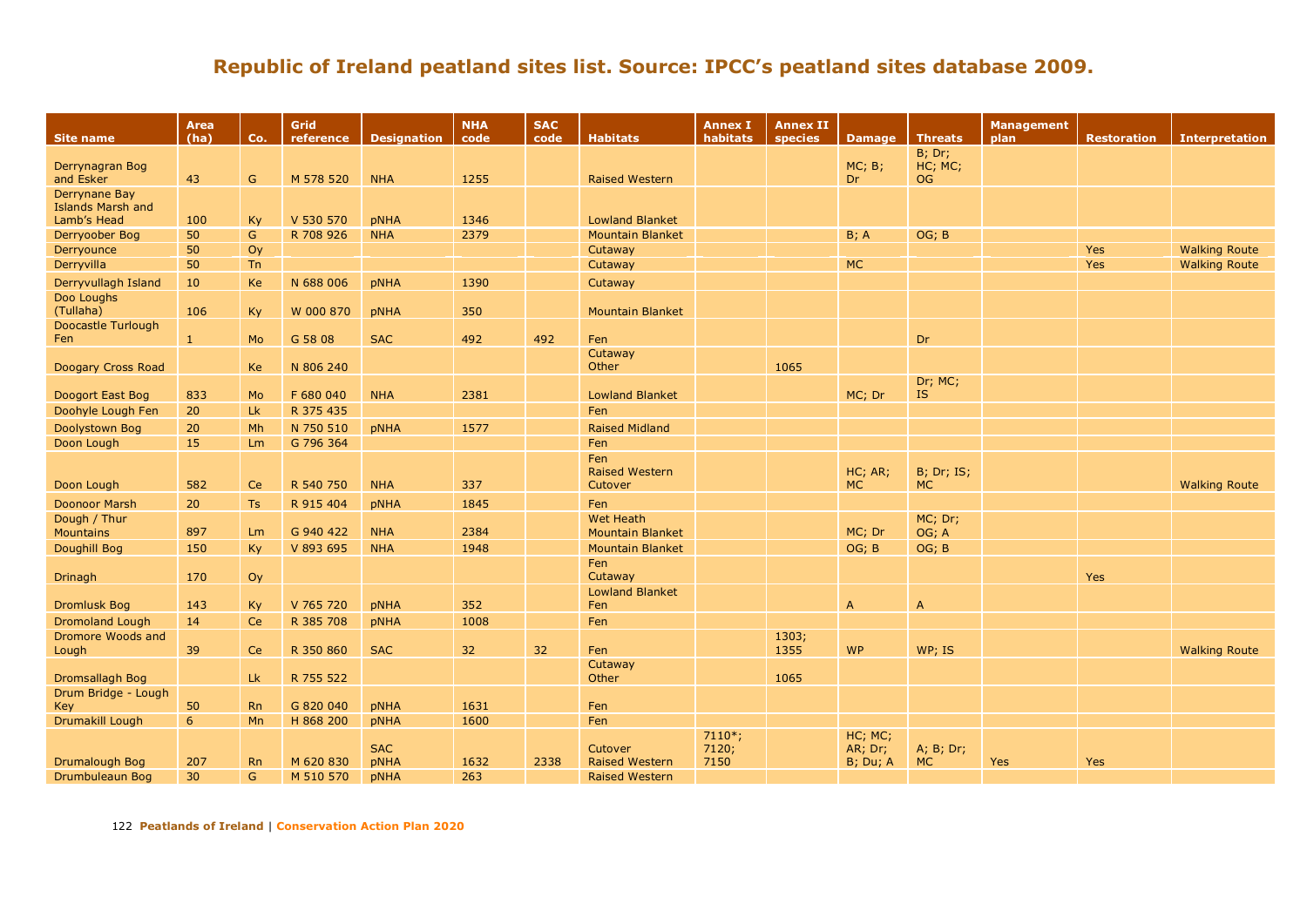| <b>Site name</b>              | <b>Area</b><br>(ha) | Co.       | Grid<br>reference | <b>Designation</b>        | <b>NHA</b><br>code | <b>SAC</b><br>code | <b>Habitats</b>                                                                    | <b>Annex I</b><br>habitats          | <b>Annex II</b><br>species | <b>Damage</b>         | <b>Threats</b>       | <b>Management</b><br>plan | <b>Restoration</b> | <b>Interpretation</b> |
|-------------------------------|---------------------|-----------|-------------------|---------------------------|--------------------|--------------------|------------------------------------------------------------------------------------|-------------------------------------|----------------------------|-----------------------|----------------------|---------------------------|--------------------|-----------------------|
| Drumcah, Toprass              |                     |           |                   |                           |                    |                    |                                                                                    |                                     |                            |                       |                      |                           |                    |                       |
| and Cortial Loughs            | 82                  | Lh        | H 960 060         | <b>pNHA</b>               | 1462               |                    | Fen                                                                                |                                     |                            |                       |                      |                           |                    |                       |
| Drumcarn Fen<br>(South)       | 30 <sup>°</sup>     | Mn        | H 810 288         |                           |                    |                    | Fen                                                                                |                                     | 1065                       |                       |                      |                           |                    |                       |
| Drumeasan Bog                 | 148                 | DI        | C 090 300         | <b>pNHA</b>               | 1122               |                    | Cutover<br><b>Mountain Blanket</b>                                                 |                                     |                            | Du; HC;<br><b>OG</b>  |                      |                           |                    |                       |
| Drumgallan Bog                | 34                  | <b>Mn</b> | H 813 283         | <b>pNHA</b>               | 2732               |                    | Fen                                                                                |                                     |                            | Du; B;<br>Dr          |                      |                           |                    | <b>Walking Route</b>  |
| <b>Drummin Bog</b>            | 15                  | <b>Cw</b> | S 730 360         |                           |                    |                    | <b>Raised Midland</b>                                                              |                                     |                            |                       |                      |                           |                    |                       |
| Drumshalbon Lough             | 10                  | Lh        | O 082 836         |                           |                    |                    | Fen                                                                                |                                     |                            |                       |                      |                           |                    |                       |
| <b>Drumsru</b>                | $\overline{3}$      | Ke        | N 718 240         |                           |                    |                    | <b>Raised Midland</b>                                                              |                                     |                            | T/V                   | <b>MC</b>            |                           |                    |                       |
| Duagh Fen                     | 3                   | Wd        | S 592 062         |                           |                    |                    | Fen                                                                                |                                     |                            |                       |                      |                           |                    |                       |
| <b>Duleek Commons</b>         | 32                  | Mh        | O 043 693         | <b>pNHA</b>               | 1578               |                    | Fen                                                                                |                                     |                            |                       |                      |                           |                    |                       |
| <b>Dunaree</b>                | $\overline{3}$      | Mn        | H 795 105         |                           |                    |                    | Fen                                                                                |                                     |                            | Dr; WP                | Dr                   |                           |                    |                       |
| <b>Dundrum Sanctuary</b>      | 16                  | Ts        | R 957 442         | <b>pNHA</b>               | 950                |                    | Fen                                                                                |                                     |                            |                       |                      |                           |                    |                       |
| <b>Duneel Fen</b>             | 70                  | Wh        | N 242 495         | <b>SAC</b>                |                    |                    | Fen                                                                                |                                     |                            |                       | Dr; AR               |                           |                    |                       |
|                               |                     | Ke        |                   |                           |                    |                    |                                                                                    |                                     |                            |                       |                      |                           |                    |                       |
| <b>Dunlavin Marshes</b>       | 56                  | Ww        | N 840 020         | pNHA                      | 1772               |                    | Fen                                                                                |                                     |                            |                       |                      |                           |                    |                       |
| Durnesh Lough                 | 76                  | DI        | G 875 695         | pNHA<br><b>SAC</b>        | 138                | 138                | Fen                                                                                |                                     |                            | <b>WP</b>             | Dr                   |                           |                    |                       |
| <b>Durrus Bog</b>             | 20                  | Ck        | V 840 400         | pNHA                      | 1048               |                    | <b>Lowland Blanket</b>                                                             |                                     |                            |                       |                      |                           |                    | <b>Walking Route</b>  |
| <b>Easky River</b>            | 13                  | So        | G 385 361         |                           | 1665               |                    | Fen                                                                                |                                     |                            |                       |                      |                           |                    | <b>Walking Route</b>  |
|                               |                     |           |                   | pNHA                      |                    |                    |                                                                                    | 7230;                               |                            |                       |                      |                           |                    |                       |
| <b>East Burren Complex</b>    | 247                 | Ce<br>G.  | R 375 965         | <b>SAC</b><br><b>pNHA</b> | 1926               | 1926               | Fen                                                                                | $3180*;$<br>7220*;<br>5130;<br>4060 | 1065;<br>1355              | A; Dr; AR             | Dr; A; AR            |                           |                    |                       |
| Ederglen Bog                  | 589                 | Mo        | F 815, 280        | <b>NHA</b>                | 2446               |                    | <b>Lowland Blanket</b><br><b>Mountain Blanket</b><br><b>Wet Heath</b><br>Dry Heath | $7130(*)$                           |                            | <b>B</b> ; MC;<br>Dr. | OG; MC;<br>B; Dr; WF |                           |                    |                       |
| Ellaha Fen                    | 10                  | Lk        | R 280 480         |                           |                    |                    | Fen                                                                                |                                     |                            |                       |                      |                           |                    |                       |
| Emlagh East Salt              |                     |           |                   |                           |                    |                    |                                                                                    |                                     |                            |                       |                      |                           |                    |                       |
| <b>Marshes</b>                | 10                  | Ky        | Q 480 000         | <b>pNHA</b>               | 1961               |                    | Fen                                                                                |                                     |                            |                       |                      |                           |                    |                       |
| <b>Erris Head</b>             | 46                  | Mo        | F 700 420         | <b>SAC</b>                | 1501               | 1501               | <b>Wet Heath</b>                                                                   | 4060                                |                            |                       |                      |                           |                    |                       |
| <b>Eshbrack Bog</b>           | 1183                | Mn<br>Te  | H 550 430         | <b>pNHA</b>               | 1603               |                    | <b>Mountain Blanket</b><br>Fen                                                     |                                     |                            | MC; Dr;<br>A; HC      | MC; HC               |                           |                    |                       |
| <b>Eskerboy Bog</b>           | 135                 | G         | M 790 170         | <b>NHA</b>                | 1264               |                    | <b>Raised Midland</b>                                                              |                                     |                            | AR; Dr;<br>B; MC      | B; Dr; MC            |                           |                    |                       |
| <b>Farren Connell</b>         |                     |           |                   |                           |                    |                    |                                                                                    |                                     |                            |                       |                      |                           |                    |                       |
| Estate                        | 140                 | Cn        | N 490 820         |                           |                    |                    | <b>Raised Midland</b>                                                              |                                     |                            | Dr                    |                      |                           |                    |                       |
| Fawnboy Bog /<br>Lough Nacung | 546                 | DI        | B 900 220         | <b>SAC</b>                | 140                | 140                | <b>Lowland Blanket</b><br>Fen                                                      | 7150;<br>$7130(*)$ ;<br>4010        |                            | MC; HC                | MC; OG;<br>A; Q      |                           |                    |                       |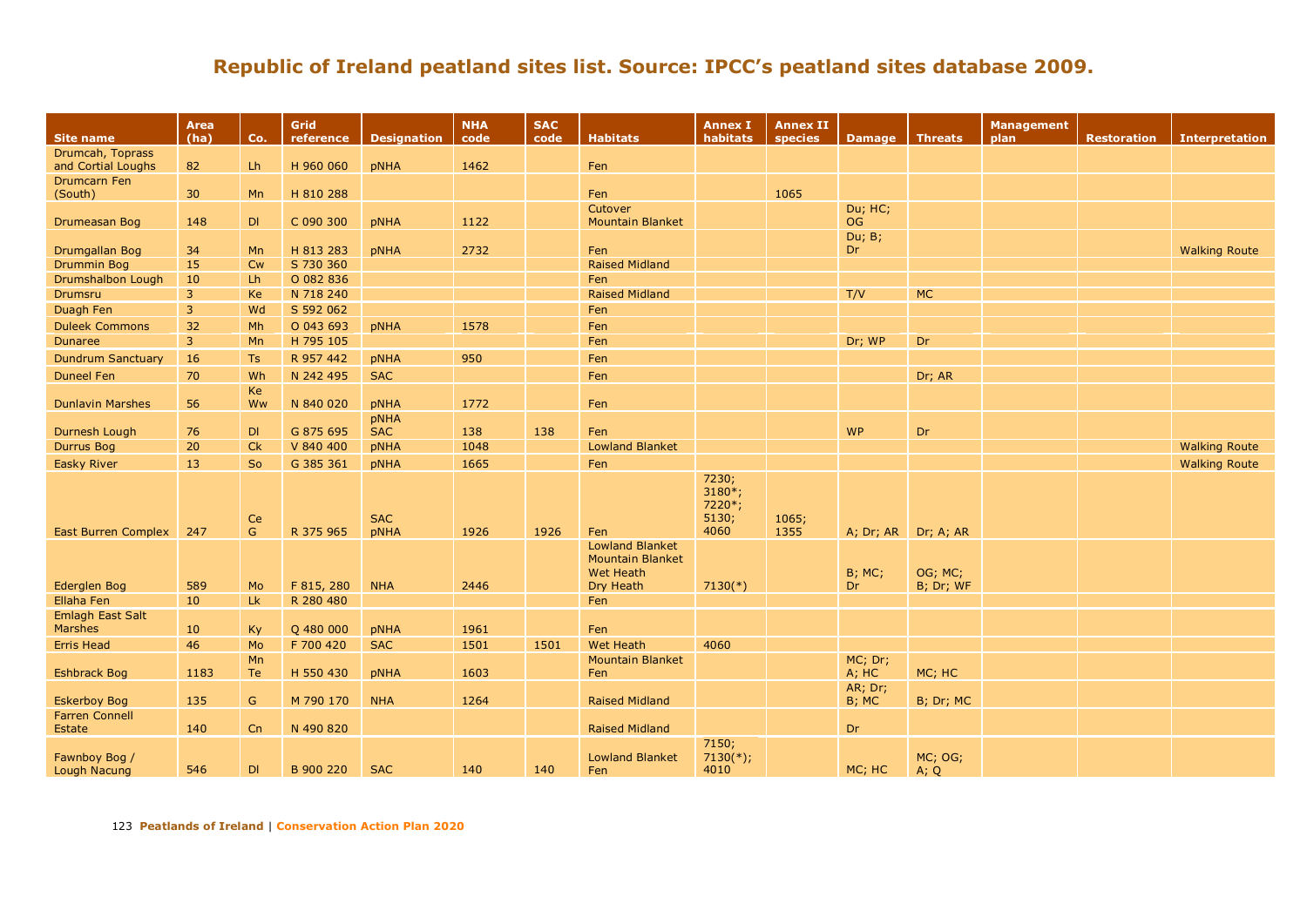| Site name                          | Area<br>(ha)         | Co.           | Grid<br>reference | <b>Designation</b> | <b>NHA</b><br>code | <b>SAC</b><br>code | <b>Habitats</b>                      | <b>Annex I</b><br>habitats | <b>Annex II</b><br>species | <b>Damage</b>        | <b>Threats</b>         | Management<br>plan | <b>Restoration</b> | <b>Interpretation</b> |
|------------------------------------|----------------------|---------------|-------------------|--------------------|--------------------|--------------------|--------------------------------------|----------------------------|----------------------------|----------------------|------------------------|--------------------|--------------------|-----------------------|
|                                    |                      |               |                   |                    |                    |                    |                                      |                            |                            |                      |                        |                    |                    | Interpretation        |
|                                    |                      |               |                   |                    |                    |                    |                                      |                            |                            |                      |                        |                    |                    | <b>Board</b>          |
| Fenor Bog                          | 13                   | Wd            | S 531 015         | <b>pNHA</b>        | 1697               |                    | Fen                                  | $7110*;$                   |                            |                      |                        | Yes                | Yes                | <b>Board Walks</b>    |
|                                    |                      |               |                   |                    |                    |                    | <b>Raised Midland</b>                | 7120;                      |                            |                      | MC; IS;                |                    |                    |                       |
| Ferbane Bog                        | 153                  | Oy            | N 110 250         | <b>SAC</b>         | 575                | 575                | Cutover                              | 7150                       |                            | Dr; MC               | Dr                     | Yes                |                    | <b>Walking Route</b>  |
| Fiagh Bog                          | 15                   | Tn            | R 960 970         | pNHA               | 932                |                    | Fen                                  |                            |                            | Dr                   |                        |                    |                    |                       |
| <b>Fiddown Island</b>              | 22                   | Kk            | S 470 200         | <b>pNHA</b>        | 402                |                    | Fen                                  |                            |                            |                      |                        |                    |                    |                       |
| Fin Lough                          | 29                   | <b>Rn</b>     | G 860 040         | pNHA               | 1636               |                    | Fen                                  |                            |                            |                      |                        |                    |                    |                       |
| Fin & Riskeen                      |                      |               |                   |                    |                    |                    |                                      |                            |                            |                      |                        |                    |                    |                       |
| Loughs                             | 30 <sup>°</sup>      | Oy            | G 599 215         | pNHA               | 1907               |                    | Fen                                  |                            |                            | B; Dr                |                        |                    |                    |                       |
|                                    | 100                  |               | N 030 295         | <b>SAC</b>         | 576                | 576                |                                      | 7120;<br>7230              | 1013                       |                      |                        |                    |                    |                       |
| Fin Lough                          |                      | Ce<br>So      | R 430 690         |                    |                    |                    | Fen<br>Fen                           |                            |                            | Dr                   | Dr                     | Yes                |                    |                       |
| Fin Lough<br><b>Fintown Fen</b>    | 36<br>5 <sup>°</sup> | DI            | B 942 028         | <b>pNHA</b>        | 1010               |                    |                                      |                            |                            |                      |                        |                    |                    |                       |
|                                    |                      |               |                   |                    |                    |                    | Fen                                  | $7110*;$                   |                            |                      | Dr                     |                    |                    | <b>Walking Route</b>  |
|                                    |                      |               |                   |                    |                    |                    |                                      | 7120;                      |                            | Dr; B;               |                        |                    |                    |                       |
| <b>Flughany Bog</b>                | 231                  | Mo            | G 610 065         | <b>SAC</b>         | 497                | 497                | <b>Raised Western</b>                | 7150                       |                            | <b>MC</b>            | MC; B; Dr              | Yes                |                    |                       |
|                                    |                      |               |                   |                    |                    |                    | <b>Lowland Blanket</b>               |                            |                            | Dr; HC;              |                        |                    |                    |                       |
| <b>Forrew Bog</b>                  | 180                  | Mo            | G 090, 245        | <b>NHA</b>         | 2432               |                    | Cutover                              | $7130(*)$                  |                            | MC; Du               | $\mathsf{A}$           |                    |                    |                       |
| Forth Mountain                     | 55                   | Wx            | S 975 185         | pNHA               | 761                |                    | Wet Heath                            |                            |                            |                      | OG; A                  |                    |                    |                       |
|                                    |                      |               |                   |                    |                    |                    |                                      |                            |                            | Du; Dr;              |                        |                    |                    |                       |
| <b>Forthill Bog</b>                | 78                   | Ld            | N 060 590         | <b>NHA</b>         | 1448               |                    | <b>Raised Midland</b>                |                            |                            | B; AR                | B; Dr                  |                    |                    |                       |
| <b>Fortwilliam Turlough</b><br>Fen | $\mathbf{1}$         | Ld            | N 02 63           | <b>SAC</b>         | 448                | 448                | Fen                                  |                            |                            |                      | AR; Dr;<br>OG; WP      |                    |                    |                       |
| Four Road Turlough                 |                      |               |                   |                    |                    |                    |                                      |                            |                            |                      |                        |                    |                    |                       |
| Fen                                | 21                   | <b>Rn</b>     | M 84 52           | <b>SAC</b>         | 1637               | 1637               | Fen                                  |                            |                            | <b>AR</b>            | AR; Dr                 |                    |                    |                       |
| <b>Friarstown Fen</b>              | 5 <sup>°</sup>       | Lk            | R 575 495         |                    |                    |                    | Fen                                  |                            |                            |                      |                        |                    |                    |                       |
|                                    |                      |               |                   |                    |                    |                    |                                      |                            |                            | MC; HC;              | B; Dr;                 |                    |                    |                       |
| <b>Funshin Bog</b>                 | 130                  | G             | M 715 600         | <b>NHA</b>         | 267                |                    | <b>Raised Western</b>                |                            |                            | Dr; B                | HC; MC                 |                    |                    |                       |
|                                    |                      |               |                   |                    |                    |                    |                                      |                            |                            |                      | AR; WP;                |                    |                    |                       |
| <b>Gallanes Lough</b>              | 9                    | <b>Ck</b>     | W 390 430         | pNHA               | 1052               |                    | Fen                                  |                            |                            |                      | Dr                     |                    |                    |                       |
| <b>Galmoy Fen</b>                  | 20                   | <b>Kk</b>     | S 300 720         | <b>SAC</b>         | 1858               | 1858               | Fen                                  | 7230                       |                            |                      | IS; OG                 |                    |                    |                       |
|                                    |                      |               |                   |                    |                    |                    | <b>Mountain Blanket</b><br>Wet Heath | $7130(*)$ ;<br>4030;       |                            | T/V; B;<br>Dr; E     | <b>B</b> ; OG<br>A; WF |                    |                    |                       |
| <b>Galtee Mountains</b>            | 850                  | Ts            | R 900 240         | <b>SAC</b>         | 646                | 646                | Dry Heath                            | 4060                       |                            | <b>OG</b>            |                        | Yes                |                    |                       |
|                                    |                      |               |                   |                    |                    |                    |                                      | 7210*;                     |                            |                      |                        |                    |                    |                       |
|                                    |                      |               |                   |                    |                    |                    |                                      | 7230;                      |                            |                      |                        |                    |                    |                       |
| <b>Galway Bay Complex</b>          | 150                  | ${\mathsf G}$ | M 395 245         | <b>SAC</b>         | 268                | 268                | Fen                                  | 3180*                      | 1355                       | Du                   | WP; Dr                 |                    |                    |                       |
|                                    |                      |               |                   |                    |                    |                    |                                      |                            |                            | HC                   |                        |                    |                    |                       |
| <b>Galwolie Bog</b>                | 49                   | DI            | B 810 034         | pNHA               | 1132               |                    | <b>Lowland Blanket</b>               |                            |                            | <b>MC</b><br>OG; MC; | <b>MC</b>              |                    |                    |                       |
|                                    |                      |               |                   |                    |                    |                    |                                      | $7130(*)$ ;                |                            | B; Dr;               | OG; MC;                |                    |                    |                       |
| <b>Gannivegil Bog</b>              | 950                  | DI            | B 830 060         | <b>SAC</b>         | 142                | 142                | <b>Mountain Blanket</b>              | 4010                       |                            | Du                   | Dr; $B$ ; Q            |                    |                    |                       |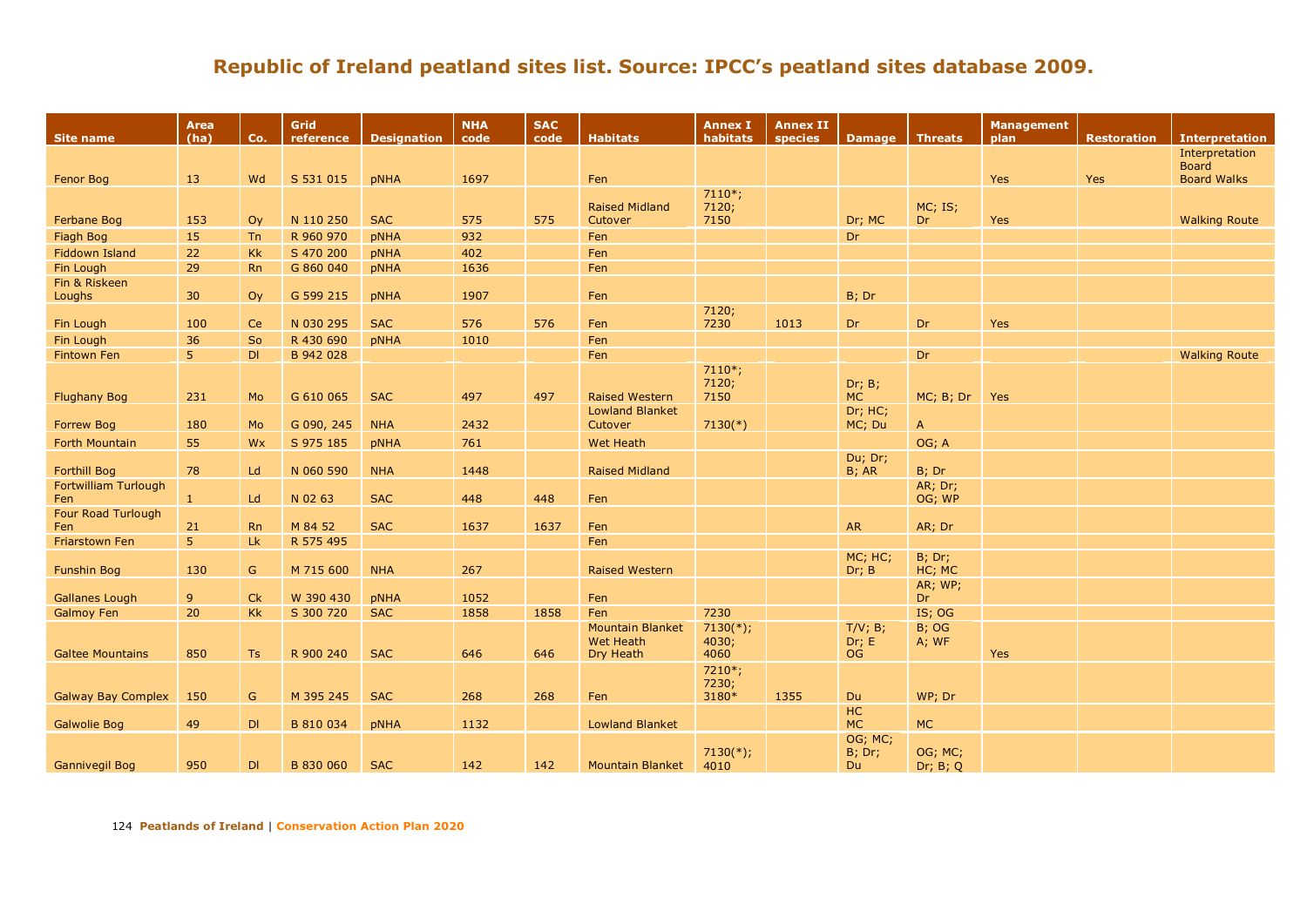| Site name                                    | <b>Area</b><br>(ha) | Co.             | Grid<br>reference      | <b>Designation</b> | <b>NHA</b><br>code | <b>SAC</b><br>code | <b>Habitats</b>                                          | <b>Annex I</b><br>habitats                     | <b>Annex II</b><br>species | Damage   Threats                 |                            | <b>Management</b><br>plan | <b>Restoration</b> | <b>Interpretation</b>                                    |
|----------------------------------------------|---------------------|-----------------|------------------------|--------------------|--------------------|--------------------|----------------------------------------------------------|------------------------------------------------|----------------------------|----------------------------------|----------------------------|---------------------------|--------------------|----------------------------------------------------------|
|                                              |                     |                 |                        |                    |                    |                    |                                                          | $7110*;$                                       |                            |                                  |                            |                           |                    |                                                          |
|                                              |                     |                 |                        | <b>SAC</b>         |                    |                    |                                                          | 7120;<br>7150                                  |                            | <b>B</b> ; Dr;                   |                            |                           |                    |                                                          |
| Garriskil Bog<br><b>Garrylucas Marsh</b>     | 325<br>31           | Wh<br><b>Ck</b> | N 360 675<br>W 610 430 | <b>pNHA</b>        | 679<br>87          | 679                | <b>Raised Midland</b><br>Fen                             |                                                |                            | MC; HC                           | B; Dr; IS                  | Yes                       | Yes                |                                                          |
| Gibson's Lough                               | 5 <sup>1</sup>      | Mn              | H 685 120              | <b>pNHA</b>        | 1604               |                    | Fen                                                      |                                                |                            |                                  |                            |                           |                    |                                                          |
|                                              |                     |                 |                        |                    |                    |                    |                                                          |                                                |                            | Dr; MC;                          | Dr; IS; B;                 |                           |                    |                                                          |
| <b>Girley Bog</b>                            | 100                 | Mh              | N 705 680              | <b>NHA</b>         | 1580               |                    | <b>Raised Midland</b>                                    |                                                |                            | B; A                             | <b>MC</b>                  | Yes                       | Yes                |                                                          |
|                                              |                     |                 |                        |                    |                    |                    | <b>Mountain Blanket</b>                                  |                                                |                            |                                  |                            |                           |                    |                                                          |
|                                              |                     | Ck              |                        |                    |                    |                    | Fen<br>Dry Heath                                         | $7130(*)$ ;                                    | 1029;                      |                                  |                            |                           |                    |                                                          |
| <b>Glanmore Bog</b>                          | 1,156               | Ky              | V 740 520              | <b>SAC</b>         | 1879               | 1879               | <b>Wet Heath</b>                                         | 4010                                           | 1421                       |                                  |                            |                           |                    |                                                          |
|                                              |                     |                 |                        |                    |                    |                    | Fen                                                      |                                                |                            |                                  |                            |                           |                    |                                                          |
| Glen Bog                                     | 12                  | <b>Lk</b>       | R 660 380              | pNHA               | 1430               |                    | Cutover                                                  |                                                |                            |                                  |                            |                           |                    |                                                          |
| Glenade Lough                                | 170                 | Lm              | G 825 460              | <b>SAC</b>         | 1919               | 1919               | <b>Mountain Blanket</b>                                  |                                                |                            |                                  | IS; AR                     |                           |                    |                                                          |
| <b>Glenamoy Bog</b><br>Complex               | 10,811              | Mo              | F 890 350              | <b>SAC</b>         | 500                | 500                | <b>Lowland Blanket</b><br><b>Mountain Blanket</b><br>Fen | 7150;<br>$7130(*)$ ;<br>7140;<br>5130;<br>4010 |                            | A; Dr; B;<br>$E$ ; HC;<br>OG; MC | OG; A; B;<br>MC; IS;<br>Dr | Yes                       | Yes                | Education<br><b>Board Walks</b><br><b>Visitor Centre</b> |
| <b>Glenasmole Valley</b>                     | 48                  | <b>Dd</b>       | O 090 220              | <b>SAC</b>         | 1209               | 1209               | Fen                                                      | 7220*                                          |                            |                                  |                            |                           |                    |                                                          |
| <b>Glencree Valley</b>                       | 100                 | Ww              | O 180 140              | pNHA               | 1755               |                    | <b>Mountain Blanket</b>                                  |                                                |                            |                                  |                            |                           |                    |                                                          |
| <b>Glendree Bog</b>                          | 340                 | Ce              | R 510 880              | <b>SAC</b>         | 1912               | 1912               | <b>Lowland Blanket</b><br>Fen                            | $7130(*)$                                      |                            | MC; Dr                           | MC; Dr;<br><b>WF</b>       | <b>Yes</b>                |                    |                                                          |
| <b>Gleninagh Spring</b>                      |                     | Ce              | M 176 112              |                    |                    |                    | Fen                                                      |                                                |                            |                                  |                            |                           |                    |                                                          |
| Glenomra Wood                                |                     | Ce              | R 61 67                | <b>SAC</b>         | 1013               | 1013               | <b>Raised Western</b>                                    | 7120                                           |                            |                                  | <b>OG</b>                  |                           |                    |                                                          |
| <b>Glenturk More Bog</b>                     | 65                  | Mo              | F 870, 295             | <b>NHA</b>         | 2419               |                    | <b>Lowland Blanket</b><br>Cutover                        | $7130(*)$                                      |                            | Dr; HC;<br><b>MC</b>             | MC; HC;<br>OG; Dr          |                           |                    |                                                          |
| Gortachalla Lough                            | 100                 | G               | M 225 370              |                    |                    |                    | Fen                                                      |                                                |                            |                                  | Dr                         |                           |                    |                                                          |
| Gortacullin Bog                              | 138                 | <b>Ce</b>       | R 555 705              | <b>NHA</b>         | 2401               |                    | <b>Mountain Blanket</b><br>Wet Heath<br>Cutover          | $7130(*)$                                      |                            | HC; B                            | <b>OG</b>                  |                           |                    |                                                          |
| Gorteennamrock                               | 10                  | Lk              | R 380 480              | pNHA               | 1433               |                    | Fen                                                      |                                                |                            |                                  |                            |                           |                    |                                                          |
| Gortnandarragh                               |                     |                 |                        |                    |                    |                    |                                                          |                                                |                            |                                  | AR; WP;                    |                           |                    |                                                          |
| <b>Limestone Pavement</b>                    | 78                  | G               | M 190 400              | <b>SAC</b>         | 1271               | 1271               | Fen                                                      |                                                |                            |                                  | Q                          |                           |                    |                                                          |
| Gowlaun Bog (River<br>Moy)                   | 179                 | <b>Mo</b>       | G 563 045              | <b>SAC</b><br>pNHA | 502                | 2298               | <b>Raised Western</b>                                    | $7110*;$<br>7120;<br>7150                      | 1355                       | AR; A;<br>Dr; HC;<br>MC.         | Dr; OG;<br>A; MC           |                           |                    |                                                          |
| Grageen Fen and<br><b>Bog</b>                | 48                  | <b>Lk</b>       | R 787 565              | <b>NHA</b>         | 2186               |                    | Fen<br><b>Mountain Blanket</b><br>Cutover                | $7130(*)$ ;<br>7230                            |                            | HC; MC;<br>Dr.                   | A; MC; Dr                  |                           |                    |                                                          |
| <b>Grantstown Wood</b><br>and Nature Reserve | 25                  | Ls              | S 335 800              | pNHA               | 417                |                    | Fen                                                      |                                                |                            |                                  | Rd                         |                           |                    |                                                          |
| <b>Greaghans Turlough</b><br>Fen             | $\mathbf{1}$        | Mo              | M 29 63                | <b>SAC</b>         | 503                | 503                | Fen                                                      |                                                |                            |                                  | AR; Dr;<br><b>WP</b>       |                           |                    |                                                          |
| Greenan Fen                                  | $\overline{7}$      | So              | G 726 113              | pNHA               | 1908               |                    | Fen                                                      |                                                |                            |                                  | <b>OG</b>                  |                           |                    |                                                          |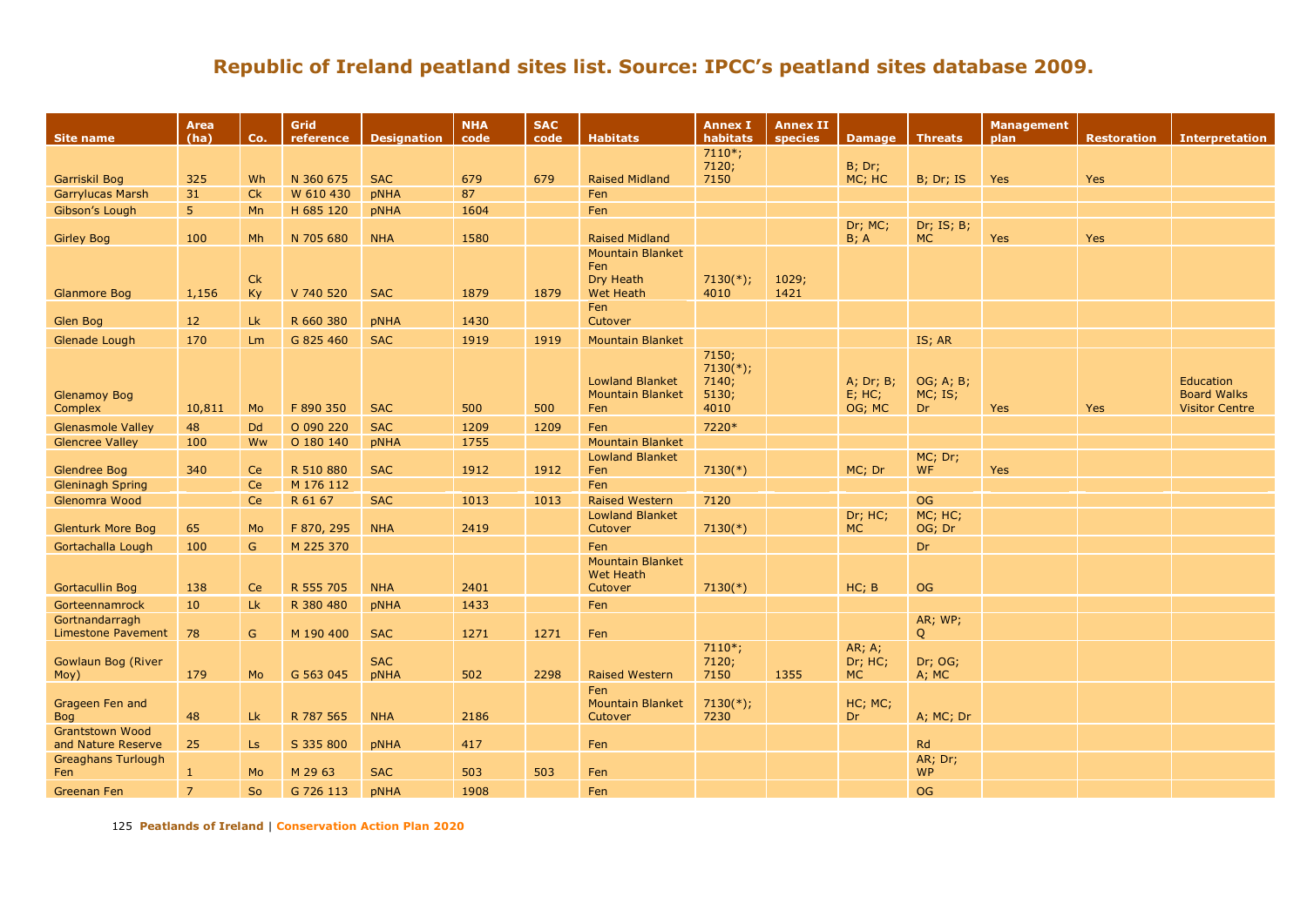| <b>Site name</b>          | Area<br>(ha) | Co.          | Grid<br>reference | <b>Designation</b> | <b>NHA</b><br>code | <b>SAC</b><br>code | <b>Habitats</b>                                   | <b>Annex I</b><br>habitats | <b>Annex II</b><br>species | <b>Damage</b>               | <b>Threats</b>       | <b>Management</b><br>plan | <b>Restoration</b> | <b>Interpretation</b> |
|---------------------------|--------------|--------------|-------------------|--------------------|--------------------|--------------------|---------------------------------------------------|----------------------------|----------------------------|-----------------------------|----------------------|---------------------------|--------------------|-----------------------|
|                           |              |              |                   |                    |                    |                    |                                                   |                            |                            |                             |                      |                           |                    | Interpretation        |
|                           |              |              |                   |                    |                    |                    | Cutover                                           |                            |                            |                             |                      |                           |                    | <b>Board</b>          |
| <b>Gristan Bog</b>        |              | Lk.          | R 760 245         |                    |                    |                    | <b>Raised Western</b>                             |                            |                            |                             |                      |                           |                    | <b>Board Walk</b>     |
| Gweedore Bay and          |              |              |                   |                    |                    |                    | Fen                                               | 4030;<br>5130;             | 1355;                      |                             |                      |                           |                    |                       |
| Islands                   | 92           | DI           | B 760 200         | <b>SAC</b>         | 1141               | 1141               | Dry Heath                                         | 4060                       | 1833                       |                             |                      |                           |                    |                       |
|                           |              |              |                   |                    |                    |                    |                                                   |                            |                            | MC; B;                      | IS; MC;              |                           |                    |                       |
| Hawkswood Bog             |              | Oy           | N 330 190         | <b>NHA</b>         | 2355               |                    | <b>Raised Midland</b>                             |                            |                            | Dr; A; AR                   | B; Dr                |                           |                    |                       |
| <b>Herbertstown Marsh</b> | 30           | Lk           | R 690 410         | pNHA               | 436                |                    | Fen                                               |                            |                            | <b>Du</b>                   |                      |                           |                    |                       |
|                           |              |              |                   |                    |                    |                    |                                                   |                            |                            | $A$ ; $AR$ ;                | <b>B</b> ; Dr;       |                           |                    |                       |
| Hodgestown Bog            | 125          | Ke           | N 800 300         | <b>NHA</b>         | 1393               |                    | <b>Raised Midland</b>                             |                            |                            | Dr; B;<br>MC                | HC; A;<br><b>MC</b>  |                           |                    |                       |
|                           |              |              |                   |                    |                    |                    |                                                   | $7110*;$                   |                            |                             |                      |                           |                    |                       |
|                           |              |              |                   |                    |                    |                    |                                                   | 7120;                      |                            |                             |                      |                           |                    |                       |
| Holdenstown               | 5            | Ww           | S 884 847         | <b>SAC</b>         | 1757               | 1757               | Fen                                               | 7140                       |                            |                             |                      |                           |                    |                       |
| <b>Horseleap Cross</b>    | 30           | G            | M 550 460         |                    |                    |                    | Fen                                               |                            |                            |                             | Dr; AR               |                           |                    |                       |
| <b>Hortland Bog</b>       | 150          | Ke           | N 790 355         |                    |                    |                    | <b>Raised Midland</b>                             |                            |                            | Dr                          | Dr                   |                           |                    |                       |
| Houndswood Fen            | 50           | Mo           | M 220 540         |                    |                    |                    | Fen                                               |                            |                            |                             | Dr                   |                           |                    |                       |
| <b>Hugginstown Fen</b>    | 50           | <b>Kk</b>    | S 520 300         | <b>SAC</b>         | 404                | 404                | Fen                                               | 7230                       |                            | Dr                          | Dr                   |                           |                    |                       |
|                           |              | Ck           |                   |                    |                    |                    |                                                   |                            |                            |                             |                      |                           |                    |                       |
| <b>Hungry Hill Bog</b>    | 510          | Ky           | V 761 498         | <b>NHA</b>         | 1059               |                    | <b>Mountain Blanket</b>                           |                            |                            | <b>OG</b>                   | OG                   |                           |                    | <b>Walking Route</b>  |
|                           |              |              |                   |                    |                    |                    |                                                   |                            |                            |                             |                      |                           |                    |                       |
| <b>Illies Hill Bog</b>    | 91           | DI           | C 440 360         | <b>NHA</b>         | 1127               |                    | <b>Lowland Blanket</b>                            |                            |                            |                             |                      |                           |                    |                       |
|                           |              |              |                   |                    |                    |                    | <b>Lowland Blanket</b><br><b>Mountain Blanket</b> |                            |                            |                             |                      |                           |                    |                       |
|                           |              |              |                   |                    |                    |                    | Cutover                                           |                            |                            |                             |                      |                           |                    |                       |
|                           |              |              |                   |                    |                    |                    | <b>Wet Heath</b>                                  |                            |                            | OG; AR;                     | OG; B;               |                           |                    |                       |
| Inagh Bog                 | 613          | Mo           | G 015 360         | <b>NHA</b>         | 2391               |                    | Dry Heath                                         | $7130(*)$                  |                            | B.                          | Dr; A; WF            |                           |                    | <b>Walking Route</b>  |
| <b>Inchicronan Lough</b>  | 64           | Ce           | R 390 860         | pNHA               | 38                 |                    | Fen                                               |                            |                            |                             |                      |                           |                    |                       |
| Inishbofin and            |              |              |                   |                    |                    |                    | Wet Heath Dry                                     |                            |                            |                             |                      |                           |                    |                       |
| Inishshark                | 765          | $\mathsf{G}$ | L 540 650         | <b>SAC</b>         | 278                | 278                | Heath                                             |                            |                            |                             | $\overline{A}$       |                           |                    |                       |
| <b>Island Fen</b>         | 10           | Oy           | N 121 012         | <b>SAC</b>         | 2236               | 2236               | Fen                                               | 7230;<br>5130              |                            | Dr                          | Dr; AR;<br><b>OG</b> |                           |                    |                       |
| <b>Islandtarnsey Fen</b>  | 20           | Wd           | S 545 005         | pNHA               | 666                |                    | Fen                                               |                            |                            | <b>AR</b>                   |                      |                           |                    |                       |
|                           |              |              |                   |                    |                    |                    |                                                   |                            |                            | Du; MC;                     |                      |                           |                    |                       |
| Jamestown Bog             | 180          | Mh           | N 780 660         | <b>NHA</b>         | 1324               |                    | <b>Raised Midland</b>                             |                            |                            | A; Dr; B                    | MC; B; Dr            |                           |                    |                       |
| Keel Machair /            |              |              |                   |                    |                    |                    | <b>Wet Heath</b>                                  |                            |                            |                             |                      |                           |                    |                       |
| <b>Menaun Cliffs</b>      | 60           | Mo           | F 72 27           | <b>SAC</b>         | 1513               | 1513               | <b>Lowland Blanket</b>                            | 4060                       |                            |                             |                      |                           |                    |                       |
|                           |              |              |                   |                    |                    |                    |                                                   |                            |                            |                             | A; Dr;               |                           |                    |                       |
| Keeloges Bog              | 184          | G            | M 685 625         | <b>NHA</b>         | 281                |                    | <b>Raised Western</b>                             |                            |                            | Rd; Dr;<br><b>B</b> ; A; MC | HC; MC;<br>B         |                           |                    |                       |
|                           |              |              |                   |                    |                    |                    | <b>Mountain Blanket</b>                           | $7130(*)$ ;                |                            | A; MC;                      |                      |                           |                    |                       |
| <b>Keeper Hill</b>        | 250          | <b>Tn</b>    | R 820 665         | <b>SAC</b>         | 1197               | 1197               | <b>Wet Heath</b>                                  | 4010                       |                            | Dr                          | MC; Dr; A            | <b>Yes</b>                |                    | <b>Walking Route</b>  |
| <b>Kerry Head</b>         |              | Ky           | Q 725 305         |                    | 2165               |                    | <b>Wet Heath</b>                                  |                            |                            | T/V                         |                      |                           |                    | <b>Walking Route</b>  |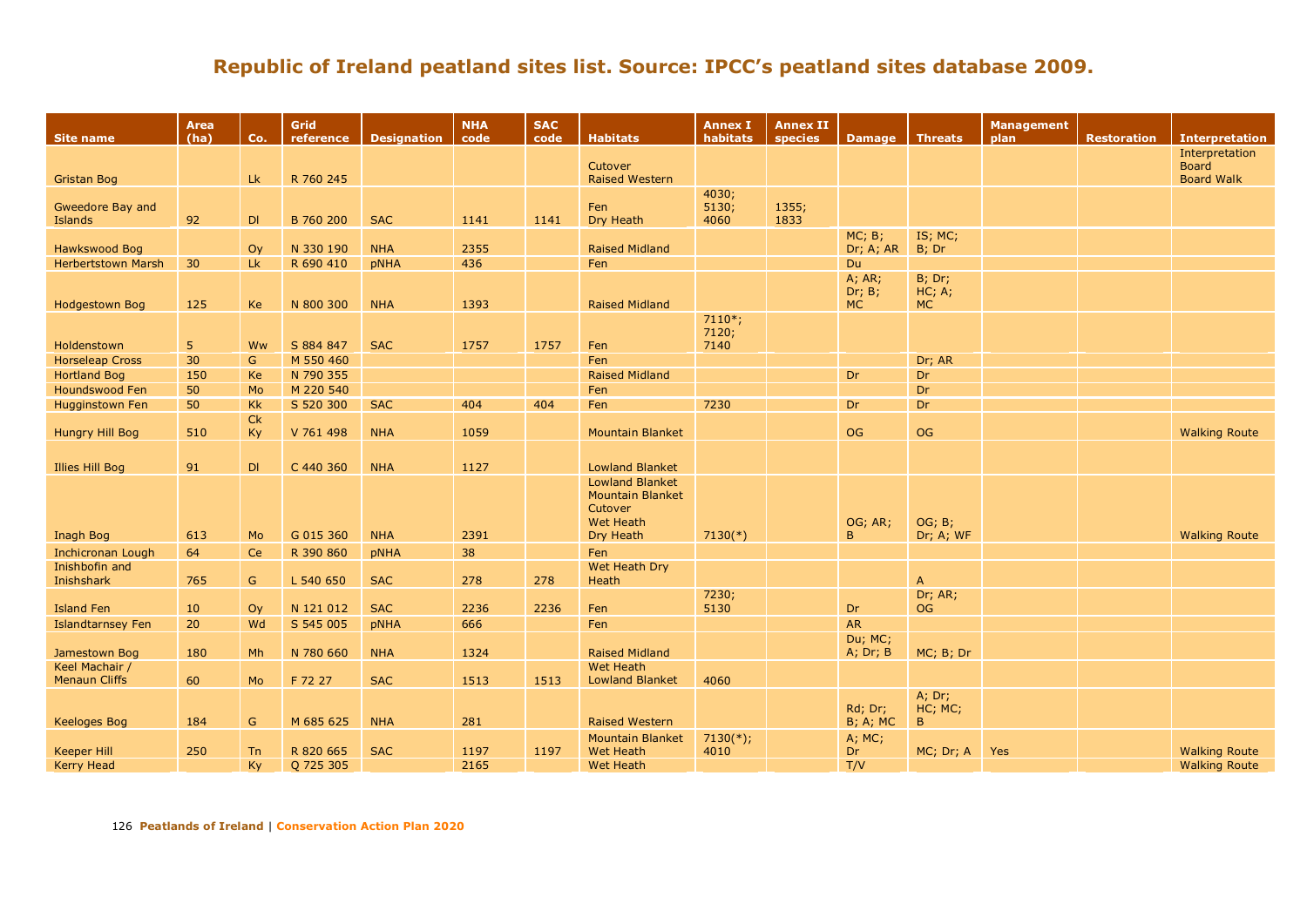| <b>Site name</b>                                              | Area<br>(ha)   | Co.            | Grid<br>reference | <b>Designation</b> | <b>NHA</b><br>code | <b>SAC</b><br>code | <b>Habitats</b>                                          | <b>Annex I</b><br>habitats                              | <b>Annex II</b><br><b>species</b> | <b>Damage</b>          | <b>Threats</b>                     | <b>Management</b><br>plan | <b>Restoration</b> | <b>Interpretation</b>                                                    |
|---------------------------------------------------------------|----------------|----------------|-------------------|--------------------|--------------------|--------------------|----------------------------------------------------------|---------------------------------------------------------|-----------------------------------|------------------------|------------------------------------|---------------------------|--------------------|--------------------------------------------------------------------------|
|                                                               |                |                |                   |                    |                    |                    |                                                          |                                                         |                                   |                        | MC; HC;                            |                           |                    |                                                                          |
| Kilballyskea                                                  | 70             | O <sub>V</sub> | S 070 920         | <b>pNHA</b>        | 578                |                    | <b>Raised Midland</b>                                    |                                                         |                                   | Dr; MC                 | Dr; B;<br>MP; IS                   |                           |                    |                                                                          |
| <b>Kilbarry Bog</b>                                           | 55             | Wd             | S 598 103         | <b>pNHA</b>        | 1700               |                    | Fen                                                      |                                                         |                                   | Du; Rd                 | Rd                                 |                           |                    |                                                                          |
| <b>Kilbeg Marsh</b>                                           | $\overline{4}$ | <b>Ts</b>      | R 880 465         | <b>pNHA</b>        | 1848               |                    | Fen                                                      |                                                         |                                   |                        |                                    |                           |                    |                                                                          |
| Kilcaragh Fen                                                 | 10             | Wd             | S 627 072         |                    |                    |                    | Fen                                                      |                                                         |                                   |                        | Dr; AR                             |                           |                    |                                                                          |
| <b>Kilcarren and Firville</b><br><b>Bog</b>                   | 677            | <b>Tn</b>      | M 950 010         | <b>SAC</b>         | 647                | 647                | <b>Raised Midland</b>                                    | $7110*;$<br>7120;<br>7150                               |                                   | AR; Dr;<br>MC; B       | <b>B</b> ; Dr; IS;<br>MC; AR       | <b>Yes</b>                | Yes                |                                                                          |
| Kilcolman Bog                                                 | 63             | Ck             | R 580 110         | <b>pNHA</b>        | 92                 |                    | Fen                                                      |                                                         |                                   |                        | <b>AR</b>                          | <b>Yes</b>                | Yes                | Education<br>Bird Hide(s)<br><b>Board Walks</b><br><b>Visitor Centre</b> |
| <b>Kildemock Marsh</b>                                        | $\overline{3}$ | L <sub>h</sub> | N 973 885         | <b>pNHA</b>        | 1806               |                    | Fen                                                      |                                                         |                                   |                        |                                    |                           |                    |                                                                          |
| <b>Kilduff Devilsbit</b><br>Mountain                          | 19             | <b>Tn</b>      | S 060 740         | <b>SAC</b>         | 934                | 934                | <b>Mountain Blanket</b><br><b>Wet Heath</b><br>Dry Heath | $7130(*)$ ;<br>4030                                     |                                   | AR; A;<br>OG.          | OG; A; AR                          | Yes                       |                    |                                                                          |
| Kilgarriff Bog (River<br>Moy)                                 | 42             | Mo             | G 572 032         | <b>pNHA SAC</b>    | 510                | 2298               | <b>Raised Western</b>                                    | $7110*;$<br>7120;<br>7150                               |                                   | A; B; Dr;<br>HC; MC    | A; B; Dr;<br>HC; MC                |                           |                    |                                                                          |
| Kilglassan /<br>Caheravoostia                                 |                |                |                   |                    |                    |                    |                                                          |                                                         |                                   |                        |                                    |                           |                    |                                                                          |
| <b>Turlough Complex</b>                                       | 1              | <b>Mo</b>      | M 28 64           | <b>SAC</b>         | 504                | 504                | Fen                                                      |                                                         |                                   | <b>Dr</b>              | Dr; AR                             |                           |                    |                                                                          |
| <b>Kilkeasy Bog</b>                                           | 10             | <b>Kk</b>      | S 637 384         | <b>pNHA</b>        | 839                |                    | <b>Raised Midland</b>                                    |                                                         |                                   |                        |                                    |                           |                    |                                                                          |
| Kilkeran Lake &<br><b>Castlefreke Dunes</b>                   | 25             | <b>CK</b>      | W 338 342         | <b>SAC</b>         | 1061               | 1061               | Fen                                                      |                                                         |                                   | <b>WP</b>              | <b>WP</b>                          |                           |                    |                                                                          |
|                                                               |                |                |                   |                    |                    |                    |                                                          |                                                         |                                   | MC; B;                 |                                    |                           |                    |                                                                          |
| Killaclogher Bog                                              | 210            | $\mathsf{G}$   | M 550 410         | <b>NHA</b>         | 1280               |                    | <b>Raised Midland</b>                                    |                                                         |                                   | Dr; AR                 | MC; Dr; B                          |                           |                    |                                                                          |
| <b>Killamuck Bog</b>                                          | 100            | <b>Ls</b>      | S 438 833         |                    |                    |                    | <b>Raised Midland</b>                                    |                                                         |                                   | Dr; Du                 |                                    |                           |                    |                                                                          |
| Killarney NP,<br>MacGillycuddy's<br>Reeks and Caragh<br>River | 5,192          | CK<br>Ky       | W 190 870         | <b>SAC</b>         | 365                | 365                | <b>Mountain Blanket</b><br><b>Lowland Blanket</b><br>Fen | 7150;<br>$7130(*)$ ;<br>4030;<br>5130;<br>4010;<br>4060 | 1065;<br>1355;<br>1833            | A; B;<br>OG; HC;<br>E. | IS; A; AR;<br>MC; OG;<br><b>WF</b> | <b>Yes</b>                | Yes                | <b>Board Walks</b><br><b>Walking Route</b>                               |
| <b>Killaturly Complex</b>                                     | 34             | Mo             | M 413 980         | <b>pNHA</b>        | 511                |                    | Cutover<br><b>Lowland Blanket</b>                        |                                                         |                                   |                        |                                    |                           |                    |                                                                          |
| <b>Killaun Bog</b>                                            | 80             | Oy             | N 115 056         |                    |                    |                    | Fen<br><b>Raised Midland</b>                             |                                                         | 1065                              |                        | <b>MC</b>                          |                           |                    | Education<br>Signed Trail(s)<br><b>Board Walks</b>                       |
| Killeen Bog                                                   | 141            | Tn             | N 020 030         | <b>NHA</b>         | 648                |                    | <b>Raised Midland</b>                                    |                                                         |                                   | MC; Dr;<br>B.          | MC; B; Dr                          |                           |                    |                                                                          |
|                                                               |                |                |                   |                    |                    |                    |                                                          | $7110*;$<br>7120;                                       |                                   | A; Dr; B;              | A; MC;                             |                           |                    |                                                                          |
| Killsallagh Bog                                               | 279            | G              | M 675 673         | <b>SAC</b>         | 285                | 285                | <b>Raised Western</b>                                    | 7150                                                    |                                   | <b>MC</b>              | Dr; B                              | Yes                       | Yes                |                                                                          |
| Killure Bog                                                   | 100            | G              | M 820 330         | <b>NHA</b>         | 1283               |                    | <b>Raised Midland</b>                                    |                                                         |                                   | MC; B;<br>Dr; AR; A    | MC; B; Dr                          |                           |                    |                                                                          |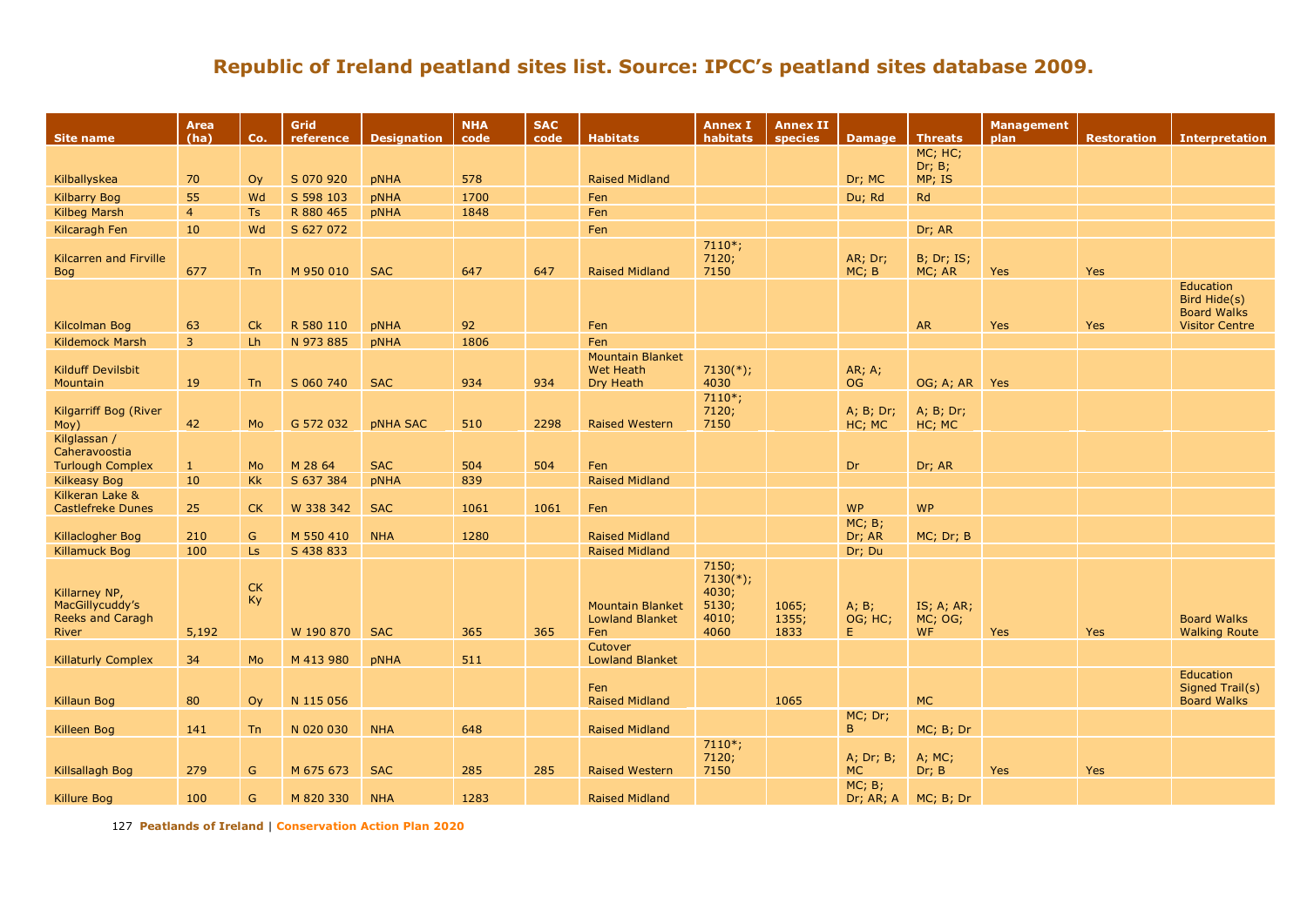| <b>Site name</b>                                    | Area<br>(ha)   | Co.            | Grid<br>reference | <b>Designation</b>        | <b>NHA</b><br>code | <b>SAC</b><br>code | <b>Habitats</b>                            | <b>Annex I</b><br>habitats | <b>Annex II</b><br>species | <b>Damage</b>                        | <b>Threats</b>                    | Management<br>plan | <b>Restoration</b> | <b>Interpretation</b> |
|-----------------------------------------------------|----------------|----------------|-------------------|---------------------------|--------------------|--------------------|--------------------------------------------|----------------------------|----------------------------|--------------------------------------|-----------------------------------|--------------------|--------------------|-----------------------|
| Killyconny Bog /                                    |                |                |                   |                           |                    |                    |                                            | $7110*;$                   |                            | Dr; MC;                              |                                   |                    |                    |                       |
| Cloghbally                                          | 192            | Cn             | N 680 832         | <b>SAC</b>                | 6                  | 6                  | <b>Raised Midland</b>                      | 7120                       |                            | B; A                                 | B; Dr; MC                         | Yes                | Yes                |                       |
| <b>Killycooly Lough</b>                             | 6              | Mn             | H 794 091         |                           |                    |                    | Fen                                        |                            |                            | OG; Dr                               | OG; Dr                            |                    |                    |                       |
| <b>Killyhoman Marsh</b>                             | 22             | Mn             | H 629 510         | <b>pNHA</b>               | 1782               |                    | Fen                                        |                            |                            | Dr                                   | Dr; IS                            |                    |                    |                       |
| Killyneill Fen                                      | 81             | Mn             | H 730 354         |                           |                    |                    | Fen                                        |                            |                            | Du; Dr                               | AR; Dr                            |                    |                    |                       |
| <b>Killyvilly Lough</b>                             | $\overline{3}$ | Mn             | H 551 334         | <b>pNHA</b>               | 1839               |                    | Fen                                        |                            |                            |                                      | Dr; IS                            |                    |                    |                       |
| Kilmacanoque Marsh                                  | 10             | Ww             | O 253 134         | <b>pNHA</b>               | 724                |                    | Fen                                        |                            |                            |                                      | Rd                                |                    |                    |                       |
| <b>Kilmore Bog</b>                                  | 90             | G              | M 740 550         | <b>NHA</b>                | 283                |                    | <b>Raised Western</b><br>Fen               |                            |                            | $B$ ; Dr;<br>AR; MC;<br>$\mathsf{A}$ | MC; B;<br>AR; A; Dr               |                    |                    |                       |
| <b>Kilmore Woodland</b>                             | $\overline{2}$ | G              | M 825 115         |                           |                    |                    | <b>Raised Western</b><br>Cutover           |                            |                            |                                      |                                   |                    |                    |                       |
| Kilnaborris Bog                                     | 237            | G              | M 970 170         | <b>NHA</b>                | 284                |                    | <b>Raised Midland</b>                      |                            |                            | B; MC                                | MC; HC;<br>$B$ ; IS               |                    |                    |                       |
| Kilronan Mountain<br><b>Bog</b>                     | 198            | R <sub>n</sub> | G 910 140         | <b>NHA</b>                | 617                |                    | <b>Mountain Blanket</b>                    |                            |                            | MC; A;<br>WF; B;<br>Dr.              | A; MC;<br>Dr; B;<br>OG; WF        |                    |                    |                       |
| Kilroosky Lough<br><b>Cluster</b>                   | -1             | Mn             | H 490 275         | <b>SAC</b>                | 1786               | 1786               | Fen                                        | 7210*;<br>7230             |                            | $\mathsf{A}$                         | A; WP;<br>MC; OG;<br>IS.          |                    |                    |                       |
| <b>Kinlooey Lough</b>                               | 65             | Mo             | M 030 810         | pNHA                      | 1518               |                    | Fen                                        |                            |                            |                                      |                                   |                    |                    |                       |
| Knockacoller Bog                                    | 137            | Ls.            | S 310 910         | <b>SAC</b><br><b>pNHA</b> | 419                | 2333               | <b>Raised Midland</b><br>Cutover           | $7110*;$<br>7120;<br>7150  |                            | Du; Dr;<br><b>B</b> ; HC;<br>MC      | MC; B;<br>Dr; Q                   |                    |                    |                       |
| Knockalongy and<br><b>Knockachree Cliffs</b>        | 226            |                | G 52 28           | <b>SAC</b>                | 1669               | 1669               | <b>Lowland Blanket</b><br>Dry Heath<br>Fen | $7130(*)$ ;<br>4010        |                            |                                      |                                   | <b>Yes</b>         |                    |                       |
| Knockatarriv /<br>Knockariddera Bogs                | 209            | Ky             | Q 965 160         | <b>NHA</b>                | 2448               |                    | <b>Mountain Blanket</b>                    | $7130(*)$                  |                            | B; Dr;<br>OG; MC                     | A; MC<br><b>B</b> ; IS; Dr;<br>OG |                    |                    |                       |
| <b>Knocklehard Lake</b>                             | 15             | Mo             | M 191 663         |                           |                    |                    | Fen                                        |                            |                            |                                      |                                   |                    |                    |                       |
| Knockmaa Hill                                       |                | $\mathsf{G}$   | M 363 484         | pNHA                      | 1288               |                    | Fen                                        |                            |                            |                                      |                                   |                    |                    |                       |
| Knockmullin Fen                                     | 22             | So             | G 669 245         | <b>pNHA</b>               | 1904               |                    | Fen                                        |                            | 1065                       |                                      | Dr                                |                    |                    |                       |
| Knocknarea<br><b>Mountain and Glen</b>              | 76             | So             | G 630 340         | pNHA                      | 1670               |                    | Fen                                        |                            |                            |                                      |                                   |                    |                    |                       |
| Knocknaskeagh /<br>Rathduffmore/<br>Knockananna Bog | 100            | Ww             | T 010 825         |                           |                    |                    | <b>Raised Midland</b>                      |                            |                            | HC; Dr;<br>B; MC                     | A; HC;<br>MC; B; Dr               |                    |                    |                       |
| <b>Knockroe Bog</b>                                 | 173            | <b>Ky</b>      | V 610 790         | <b>NHA</b>                | 366                |                    | <b>Lowland Blanket</b>                     |                            |                            | A; B; Dr;<br><b>OG</b>               | Dr; OG; B                         |                    |                    |                       |
| <b>Knocksink Woodland</b>                           | 2 <sup>2</sup> | Ww             | O 21 17           | <b>SAC</b>                | 725                | 725                | Fen                                        | 7220*                      |                            | Du                                   | <b>OG</b>                         |                    |                    |                       |
| Leaha Bog                                           | 65             | G              | M 716 585         | <b>NHA</b>                | 292                |                    | <b>Raised Western</b>                      |                            |                            | A; B; Dr;<br>HC; AR                  | HC; A;<br>AR; B; Dr               |                    |                    |                       |
| Leahill Bog                                         | 195            | <b>Ck</b>      | V 870 505         | <b>NHA</b>                | 2417               |                    | <b>Lowland Blanket</b>                     |                            |                            |                                      | <b>Dr</b>                         |                    |                    |                       |
| <b>Lehery Bog</b>                                   |                | Ld             | N 070 650         |                           |                    |                    | <b>Raised Midland</b>                      |                            |                            | Dr; MC                               | MC; Dr                            |                    |                    |                       |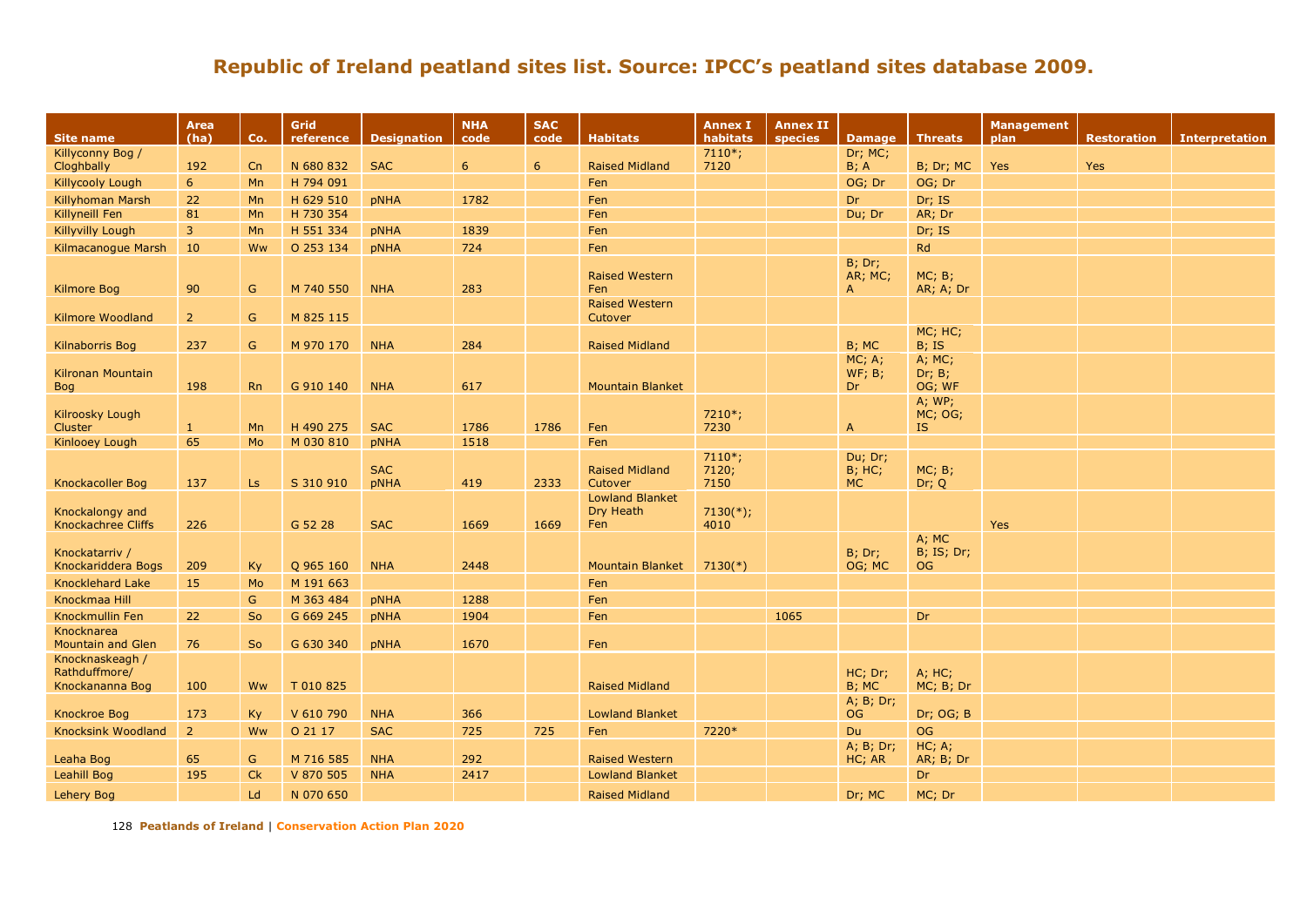| <b>Site name</b>                                 | <b>Area</b><br>(ha) | Co.       | Grid<br>reference      | <b>Designation</b> | <b>NHA</b><br>code | <b>SAC</b><br>code | <b>Habitats</b>                                        | <b>Annex I</b><br>habitats          | <b>Annex II</b><br>species | <b>Damage</b>              | <b>Threats</b>                    | <b>Management</b><br>plan | <b>Restoration</b> | <b>Interpretation</b>                                           |
|--------------------------------------------------|---------------------|-----------|------------------------|--------------------|--------------------|--------------------|--------------------------------------------------------|-------------------------------------|----------------------------|----------------------------|-----------------------------------|---------------------------|--------------------|-----------------------------------------------------------------|
| Levally Lough                                    | $\mathbf{1}$        | G         | M 530 535              | <b>SAC</b>         | 295                | 295                | Fen                                                    |                                     |                            |                            | WP; Dr                            |                           |                    |                                                                 |
| <b>Lisarilly Bog</b>                             | 10                  | Mn        | H 590 267              | pNHA               | 1781               |                    | Fen                                                    |                                     |                            |                            | <b>OG</b>                         |                           |                    |                                                                 |
| <b>Lisbigney Bog</b>                             | 38                  | Ls        | S 450 800              | <b>SAC</b>         | 869                | 869                | Fen                                                    | 7210*;<br>7230                      | 1016                       | Dr; Du                     | Dr; B; AR                         | <b>Yes</b>                |                    |                                                                 |
| Liscarragh Marsh                                 | 14                  | Lh        | J 185 062              | pNHA               | 1451               |                    | Fen                                                    |                                     |                            |                            |                                   |                           |                    |                                                                 |
| <b>Lisduff Fen</b>                               |                     | Oy        | N 080 000              | <b>SAC</b>         | 2147               | 2147               | Fen                                                    | 7230;<br>7220*                      | 1013                       |                            | <b>IS</b>                         |                           |                    |                                                                 |
| Lisduff Turlough Fen                             | $\mathbf{1}$        | <b>Rn</b> | M 84 56                | <b>SAC</b>         | 609                | 609                | Fen                                                    |                                     |                            |                            |                                   |                           |                    |                                                                 |
| <b>Lisinisky Marsh</b>                           | 22                  | Mn        | H 706 096              |                    |                    |                    | Fen<br><b>Raised Midland</b>                           |                                     |                            | Du; Dr                     | Dr; OG; Q                         |                           |                    |                                                                 |
| Liskeenan Fen<br>(Turlough)                      | 26                  | <b>Tn</b> | R 970 990              | <b>SAC</b>         | 1683               | 1683               | Fen<br>Cutover                                         | 7210*                               |                            | MC; Dr                     | <b>OG</b>                         |                           |                    |                                                                 |
| Lislannan Bog                                    | 15                  | Mn        | H 549 303              | <b>pNHA</b>        | 1840               |                    | <b>Raised Midland</b><br>Fen                           |                                     |                            | Dr; OG                     | Dr; OG                            |                           |                    |                                                                 |
| Lismore Wood                                     | 45                  | Wd        | S 045 010              | <b>SAC pNHA</b>    | 667                | 2170               | Fen                                                    |                                     |                            |                            | <b>IS</b>                         |                           |                    |                                                                 |
| Lisnageeragh Bog<br>and Ballinastack<br>Turlough | 429                 | G         | M 660 638              | <b>SAC</b>         | 296                | 296                | <b>Raised Western</b><br>Cutover                       | $7110*;$<br>7120;<br>7150;<br>3180* |                            | HC; MC;<br>Dr; A           | B; Dr; MC                         | <b>Yes</b>                | Yes                |                                                                 |
| Lisnalee                                         | 9 <sup>°</sup>      | Mn        | H 689 277              |                    |                    |                    | Fen                                                    |                                     |                            |                            |                                   |                           |                    |                                                                 |
|                                                  |                     |           |                        |                    |                    |                    |                                                        |                                     |                            | <b>B</b> ; MC;             |                                   |                           |                    |                                                                 |
| Lisnanarragh Bog<br>Lisquigny                    | 59                  | <b>Rn</b> | M 950 675              | <b>NHA</b>         | 2072               |                    | <b>Raised Western</b>                                  |                                     |                            | Dr; AR; A                  | MC; B; Dr                         |                           |                    |                                                                 |
| (Corlongford) Fen                                | 16                  | Mn        | H 732 267              |                    |                    |                    | Fen                                                    |                                     |                            | Du                         |                                   |                           |                    |                                                                 |
| <b>Lissaviron Bog</b>                            | 24                  | Wd        | S 488 010              | pNHA               | 1705               |                    | Fen                                                    |                                     |                            |                            |                                   |                           |                    |                                                                 |
| Lodge Bog                                        | 35                  | <b>Ke</b> | N 714 255              |                    |                    |                    | <b>Raised Midland</b>                                  |                                     | 1065                       | Dr; T/V;<br>B.             | Dr; IS                            | <b>Yes</b>                | <b>Yes</b>         | <b>Education</b><br><b>Board Walks</b><br><b>Visitor Centre</b> |
| Longford Pass -<br><b>Littleton Bog</b>          | 7 <sup>7</sup>      | <b>Tn</b> | S 232 595              |                    |                    |                    | <b>Raised Midland</b>                                  |                                     |                            | <b>MC</b>                  | MC; Dr                            |                           |                    | Education                                                       |
| Loop Head                                        | 160                 | Ce        | Q 690 470              | pNHA               | 45                 |                    | <b>Wet Heath</b>                                       |                                     |                            | <b>OG</b>                  | <b>OG</b>                         |                           |                    |                                                                 |
| Lorrha Bog                                       | 25                  | Tn        | M 930 050              | <b>NHA</b>         | 1684               |                    | <b>Raised Midland</b>                                  |                                     |                            | A; B; HC;<br>MC; AR;<br>Dr | MC; IS;<br>B; Dr                  |                           |                    |                                                                 |
| <b>Lough Acrow Bogs</b>                          | 512                 | <b>Ce</b> | R 205 690              | <b>NHA</b>         | 2421               |                    | Cutover<br><b>Mountain Blanket</b><br><b>Wet Heath</b> | $7130(*)$                           |                            | $B$ ; Dr; A;<br><b>MC</b>  | A; B; Dr;<br>OG; MC;<br><b>WF</b> |                           |                    |                                                                 |
| Lough Aderry and                                 |                     |           |                        |                    |                    |                    |                                                        |                                     |                            |                            |                                   |                           |                    |                                                                 |
| Ballybutler<br>Lough Adorn                       | 21<br>10            | Ck        | W 920 730<br>H 150 145 | pNHA               | 446                |                    | Fen<br>Fen                                             |                                     |                            |                            |                                   |                           |                    |                                                                 |
| Lough Afoor                                      | 100                 | Lm<br>G   | M 310 370              |                    |                    |                    | Fen                                                    |                                     |                            |                            | WP; Dr                            |                           |                    |                                                                 |
|                                                  |                     |           |                        |                    |                    |                    |                                                        |                                     |                            |                            |                                   |                           |                    |                                                                 |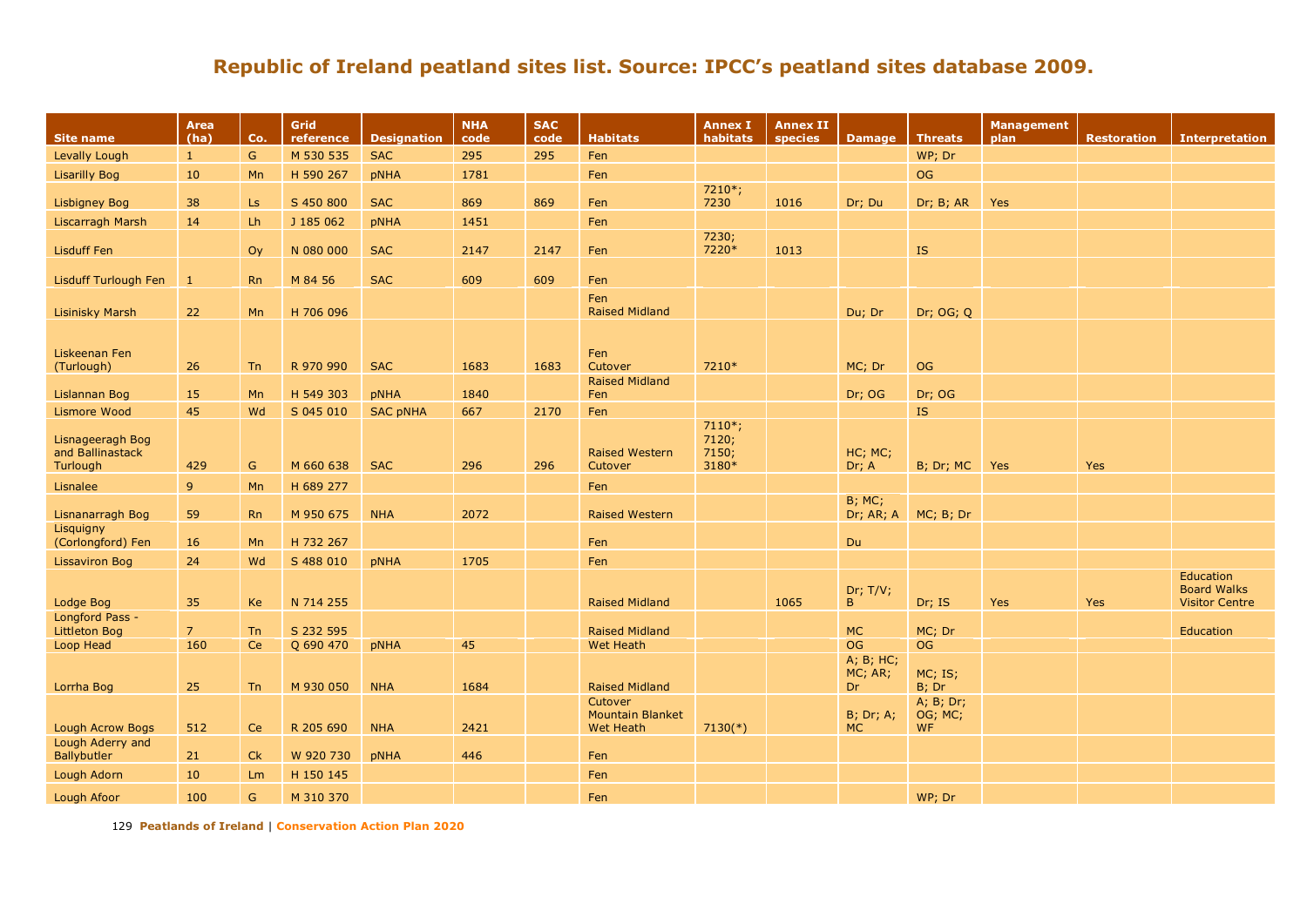| <b>Site name</b>                                                                  | Area<br>(ha) | Co.           | Grid<br>reference | <b>Designation</b> | <b>NHA</b><br>code | <b>SAC</b><br>code | <b>Habitats</b>                                     | <b>Annex I</b><br>habitats                                        | <b>Annex II</b><br>species | <b>Damage</b>               | <b>Threats</b>                     | Management<br>plan | <b>Restoration</b> | <b>Interpretation</b> |
|-----------------------------------------------------------------------------------|--------------|---------------|-------------------|--------------------|--------------------|--------------------|-----------------------------------------------------|-------------------------------------------------------------------|----------------------------|-----------------------------|------------------------------------|--------------------|--------------------|-----------------------|
|                                                                                   |              | ${\mathsf G}$ |                   |                    |                    |                    |                                                     |                                                                   |                            |                             |                                    |                    |                    |                       |
| <b>Lough Alewnaghty</b>                                                           | 50           | Ce            | R 760 914         |                    |                    |                    | Fen                                                 |                                                                   |                            |                             |                                    |                    |                    |                       |
| <b>Lough Alick</b>                                                                | 41           | Mo            | G 210 140         | <b>pNHA</b>        | 1527               |                    | Fen                                                 |                                                                   |                            |                             |                                    |                    |                    |                       |
| Lough Allua                                                                       | 37           | Ck            | W 200 660         | <b>pNHA</b>        | 1065               |                    | Fen                                                 |                                                                   |                            |                             |                                    |                    |                    |                       |
| Lough                                                                             |              |               |                   |                    |                    |                    |                                                     |                                                                   |                            |                             |                                    |                    |                    |                       |
| Annaghmaconway                                                                    | 10           | Lm            | N 132 997         |                    |                    |                    | Fen<br><b>Mountain Blanket</b>                      |                                                                   |                            |                             |                                    |                    |                    |                       |
| <b>Lough Atorick</b>                                                              |              |               |                   |                    |                    |                    | Intermediate                                        |                                                                   |                            | HC; MC;                     | HC; MC;                            |                    |                    |                       |
| <b>District Bogs</b>                                                              | 218          | Ce            | R 620 975         | <b>NHA</b>         | 2377               |                    | Cutover                                             | $7130(*)$                                                         |                            | Dr.                         | A; IS; Dr                          |                    |                    |                       |
| Lough Bannow                                                                      | 80           | Ld            | N 030 690         | <b>pNHA</b>        | 449                |                    | Fen Raised Bog                                      |                                                                   |                            | Dr; MP                      |                                    |                    |                    |                       |
| Lough Bannow Fen                                                                  | 30           | Ld            |                   |                    |                    |                    | Fen                                                 |                                                                   |                            |                             |                                    |                    |                    |                       |
| Lough Bawn                                                                        | 14           | Ld            | N 103 640         | <b>pNHA</b>        | 1819               |                    | Fen                                                 |                                                                   |                            |                             |                                    |                    |                    |                       |
| Lough Bodery and                                                                  |              |               |                   |                    |                    |                    |                                                     |                                                                   |                            |                             |                                    |                    |                    |                       |
| Lough Bofin                                                                       | 60           | Lm            | N 041 907         | <b>pNHA</b>        | 1642               |                    | Fen                                                 |                                                                   |                            |                             |                                    |                    |                    |                       |
| Lough Boora                                                                       | 14           | Oy            | N 160 180         | <b>pNHA</b>        | 1365               |                    | <b>Raised Midland</b>                               |                                                                   |                            |                             |                                    |                    |                    | <b>Walking Route</b>  |
| Lough Caheer                                                                      | 8            | Mo            | M 500 824         |                    |                    |                    | Fen                                                 |                                                                   |                            |                             |                                    |                    |                    |                       |
| Lough Carra / Mask                                                                |              |               |                   |                    |                    |                    |                                                     | 7210*;<br>7230;                                                   |                            |                             |                                    |                    |                    |                       |
| Complex                                                                           | 328          | Mo            | M 180 710         | <b>SAC</b>         | 1774               | 1774               | Fen                                                 | 4030                                                              | 1355                       | Du                          |                                    |                    |                    |                       |
| Lough Corrib Fens                                                                 | 779          | G             | M 270 300         | <b>SAC</b>         | 297                | 297                | Fen<br><b>Raised Western</b><br><b>Bog Woodland</b> | $7110*;$<br>7120;<br>7150;<br>7210*;<br>7230;<br>91 DO*;<br>7220* | 1355;<br>1833              | HC; MC;<br>Dr; B            | AR; Dr;<br>WP; MC;<br>$\mathsf B$  |                    |                    | <b>Walking Route</b>  |
|                                                                                   |              |               |                   |                    |                    |                    | Fen                                                 |                                                                   |                            |                             |                                    |                    |                    |                       |
| Lough Coura                                                                       | 156          | Oy            | N 090 130         | <b>pNHA</b>        | 909                |                    | <b>Raised Midland</b>                               |                                                                   |                            |                             |                                    |                    |                    |                       |
| Lough Croan Fen                                                                   | 54           | <b>Rn</b>     | M 880 500         | <b>SAC</b>         | 610                | 610                | Fen                                                 |                                                                   |                            |                             |                                    |                    |                    |                       |
| Lough Cullin                                                                      | 230          | Kk            | S 613 185         | <b>pNHA</b>        | 406                |                    | Fen                                                 |                                                                   |                            |                             |                                    |                    |                    |                       |
| Lough Cutra                                                                       | 25           | G             | R 470 970         | <b>pNHA</b>        | 299                |                    | Fen                                                 |                                                                   |                            | A; AR;                      |                                    |                    |                    |                       |
| Lough Dahybaun                                                                    |              | Mo            | G 000 198         | <b>SAC</b>         | 2177               | 2177               | <b>Lowland Blanket</b>                              | $7130(*)$                                                         | 1833                       | HC; MC;<br>Du; Dr           | A; MC; Dr                          |                    |                    |                       |
| Lough Derg, North -<br><b>East Shore</b>                                          |              | ${\mathsf G}$ |                   | <b>SAC</b>         | 2241               | 2241               | Fen                                                 | 7210*;<br>7230;<br>5130                                           |                            |                             | IS; AR;<br><b>WP</b>               |                    |                    |                       |
| Lough Derg (Slevoir<br>Bay, Gortmore<br>Point, Church Island,<br>Portumna Bridge) | 767          | Tn<br>G       | M 880 020         | <b>pNHA</b>        | 11                 |                    | Fen                                                 |                                                                   |                            |                             | $\mathbf{IS}% _{T}\left( X\right)$ |                    |                    |                       |
| Lough Derravaragh                                                                 | 128          | Wh            | N 443 670         | <b>NHA</b>         | 684                |                    | Fen<br>Raised Bog                                   |                                                                   | 1065                       | WP; Dr;<br>Du; A;<br>AR; MC | IS; MC;<br>AR; A                   |                    |                    |                       |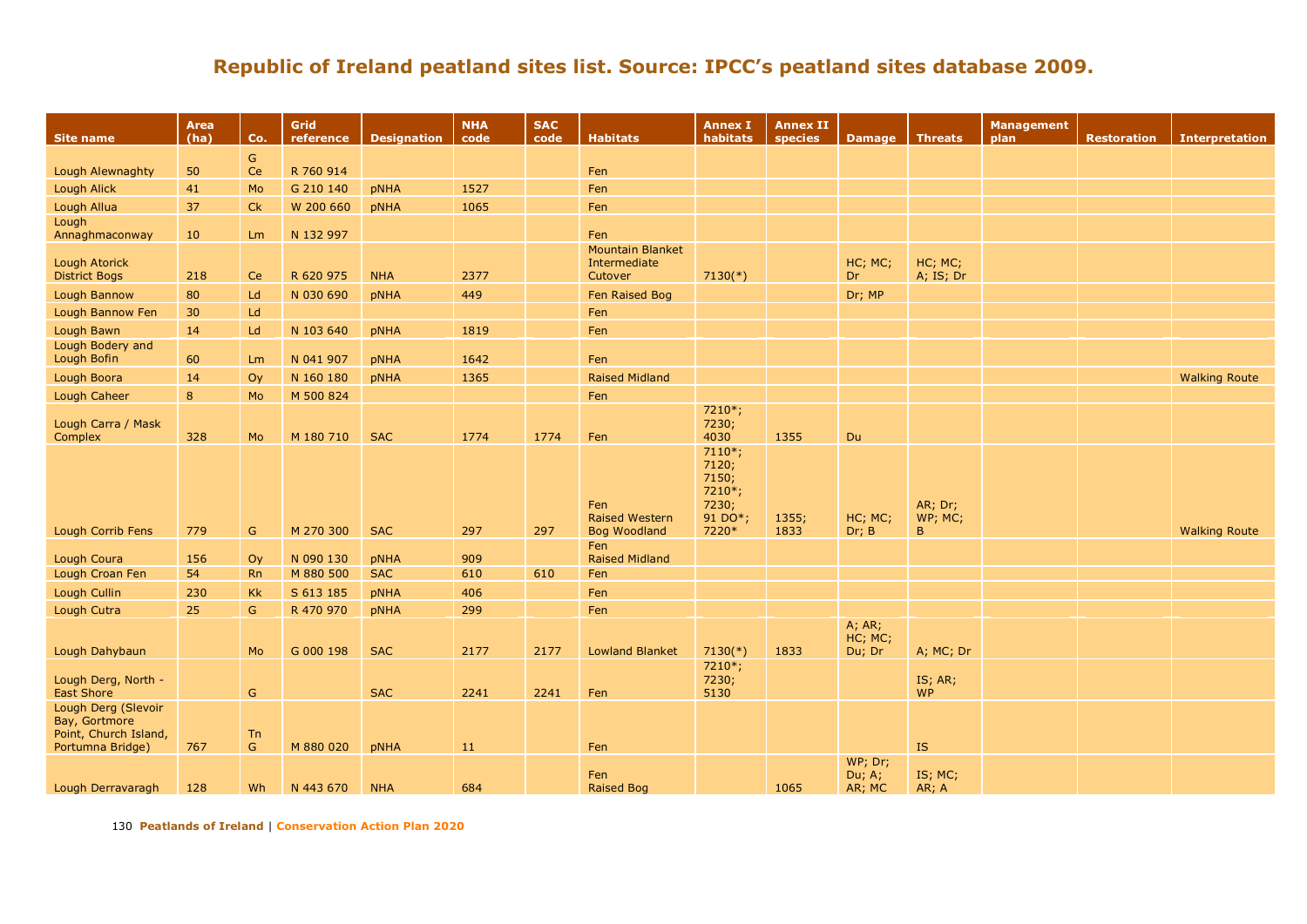|                                           | Area<br>(ha)   | Co.             | Grid       |                    | <b>NHA</b> | <b>SAC</b> | <b>Habitats</b>                                   | <b>Annex I</b>                      | <b>Annex II</b> |                                      |                      | <b>Management</b> |                    |                       |
|-------------------------------------------|----------------|-----------------|------------|--------------------|------------|------------|---------------------------------------------------|-------------------------------------|-----------------|--------------------------------------|----------------------|-------------------|--------------------|-----------------------|
| <b>Site name</b>                          |                |                 | reference  | <b>Designation</b> | code       | code       |                                                   | habitats                            | species         | <b>Damage</b>                        | <b>Threats</b>       | plan              | <b>Restoration</b> | <b>Interpretation</b> |
| Lough Ennell<br>(Tudenham)                | 400            | Wh              | N 410 450  | <b>SAC</b>         | 685        | 685        | Fen                                               | 7230                                | 1355            | <b>WP</b>                            |                      |                   |                    |                       |
| Lough Erril                               | 25             | Lm              | N 048 965  |                    |            |            | Fen                                               |                                     |                 |                                      |                      |                   |                    |                       |
| Lough Eske                                | 287            | DI              | G 970 830  | <b>SAC</b>         | 163        | 163        | Fen                                               | 7220*                               |                 |                                      | IS                   |                   |                    | <b>Walking Route</b>  |
|                                           |                |                 |            |                    |            |            |                                                   |                                     |                 | A; HC;                               |                      |                   |                    |                       |
| Lough Fad Bog                             | 398            | DI              | H 048 710  | <b>NHA</b>         | 1159       |            | <b>Mountain Blanket</b>                           |                                     |                 | MC; OG                               | MC; A                |                   |                    |                       |
| Lough Fea Demesne                         | 40             | Mn              | H 840 020  | pNHA               | 560        |            | Fen                                               |                                     |                 |                                      |                      |                   |                    |                       |
| Lough Fern                                | 5 <sup>1</sup> | DI              | C 210 210  | pNHA               | 1162       |            | Fen                                               |                                     |                 | Dr                                   |                      |                   |                    |                       |
| <b>Lough Fingall</b><br>Complex           | 403            | G               | M 420 150  | <b>SAC</b>         | 606        | 606        | Fen                                               | 7210*;<br>$3180*;$<br>5130;<br>4060 |                 |                                      | OG; B                |                   |                    |                       |
| Lough Forbes<br>Complex                   | 819            | Ld              | N 089 800  | <b>SAC</b>         | 1818       | 1818       | Fen<br><b>Raised Western</b>                      | $7110*;$<br>7120;<br>7150           |                 | Dr; MC;<br>MP; A                     | A; MP; B;<br>Dr; IS  | <b>Yes</b>        | Yes                |                       |
| Lough Funshinagh                          | 5 <sup>1</sup> | <b>Rn</b>       | M 93 51    | <b>SAC</b>         | 611        | 611        | Fen                                               |                                     |                 | Dr; WP                               | AR; Dr;<br>OG; WP    |                   |                    |                       |
| Lough Gall Bog                            | 320            | Mo              | L 810 010  | <b>SAC</b>         | 522        | 522        | <b>Lowland Blanket</b>                            | 7150;<br>$7130(*)$                  |                 | OG; B;<br>MC; HC;<br>Dr.             | OG; HC;<br>B; MC; Dr |                   |                    |                       |
|                                           |                |                 |            |                    |            |            |                                                   |                                     |                 |                                      |                      |                   |                    |                       |
| Lough Gara                                | 105            | <b>Rn</b><br>So | G 710 000  | pNHA               | 587        |            | Fen                                               |                                     |                 |                                      | Dr                   |                   |                    |                       |
| Lough Gay Bog                             | 43             | Lk              | R 276 205  | <b>NHA</b>         | 2454       |            | <b>Mountain Blanket</b><br>Cutover                | $7130(*)$                           |                 | HC; MC                               | A; MC                |                   |                    |                       |
| Lough Gill<br>(Lahanagh Marsh)            | 5 <sup>°</sup> | So              | G 726 324  | <b>SAC</b>         | 1976       | 1976       | Fen                                               |                                     |                 |                                      |                      |                   |                    |                       |
| Lough Glinn                               | 150            | <b>Rn</b>       | M 635 865  | pNHA               | 1644       |            | Fen                                               |                                     |                 | HC; MC                               |                      |                   |                    |                       |
| Lough Golagh and<br><b>Breesy Hill</b>    | 556            | DI              | G 965 662  | <b>SAC</b>         | 2164       | 2164       | <b>Mountain Blanket</b><br><b>Lowland Blanket</b> | $7130(*)$                           |                 | MC; Dr;<br>OG; A                     | OG; MC;<br>Q; Dr     | Yes               | Yes                |                       |
| Lough Greney Bog                          | 209            | Mo              | L 960, 795 | <b>NHA</b>         | 2455       |            | <b>Wet Heath</b><br><b>Mountain Blanket</b>       | $7130(*)$                           |                 | OG; B                                | <b>B</b> ; OG        |                   |                    |                       |
| Lough Gur                                 | 113            | Lk              | R 640 410  | pNHA               | 437        |            | Fen                                               |                                     |                 |                                      |                      |                   |                    |                       |
| Lough Hill Bog                            | 95             | DI              | H 075,893  | <b>NHA</b>         | 2452       |            | <b>Mountain Blanket</b><br>Cutover                | $7130(*)$                           |                 | HC; MC;<br>Dr; B                     | MC; A;<br>Dr; B      |                   |                    |                       |
| Lough Hoe Bog                             | 1418           | Mo<br>So        | G 370 140  | <b>SAC</b>         | 633        | 633        | <b>Mountain Blanket</b><br>Fen                    | $7130(*)$                           | 1013            | $E$ ; HC;<br>OG; MC;<br>$\mathsf{A}$ | MC; OG;<br><b>WF</b> | Yes               |                    |                       |
| Lough Iron - Glen<br><b>Lough Complex</b> | 50             | Wh              | N 350 610  | pNHA               | 687        |            | Fen                                               |                                     |                 | Dr                                   |                      |                   |                    |                       |
| Lough Kinale and<br>Derragh Lough         | 47             | Cn<br>Wh<br>Ld  | N 390 820  | <b>NHA</b>         | 985        |            | Fen<br><b>Raised Midland</b>                      |                                     |                 |                                      | A; WP                |                   |                    |                       |